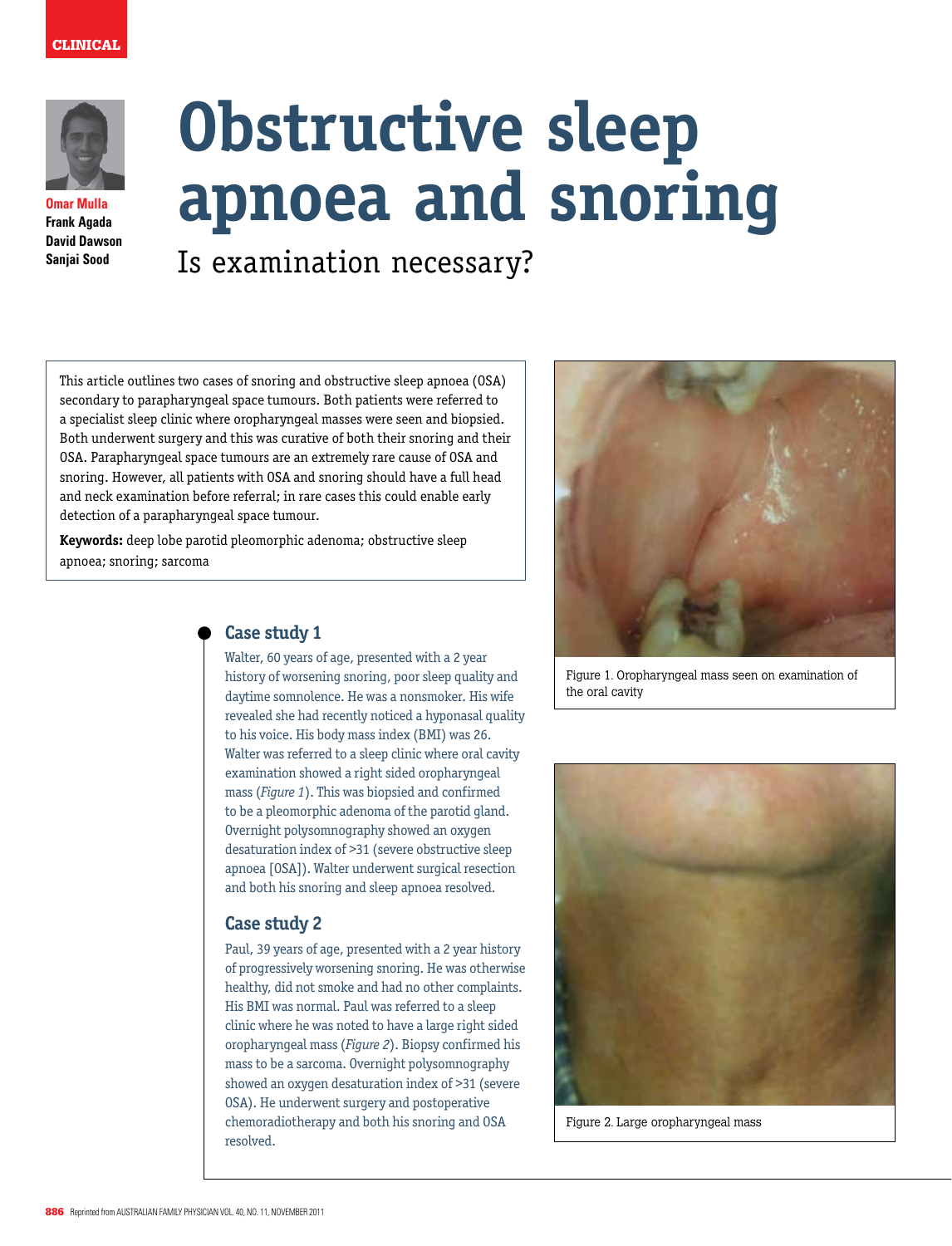# **Question 1**

Describe the abnormalities demonstrated in Figure 1 and 2.

### **Question 2**

What are the causes of sleep apnoea?

#### **Question 3**

How do these patients usually present?

# **Question 4**

What types of tumours can cause a parapharyngeal space mass?

#### **Question 5**

What clinical tools can be helpful in the detection of patients with OSA?

#### **Question 6**

How is OSA diagnosed?

#### **Question 7**

What are the long term effects of untreated OSA?

#### **Question 8**

How should snoring and OSA be managed?

#### **Answer 1**

Figure 1 shows the tonsillar fossa which has been pushed medially by an oropharyngeal mass. Figure 2 shows an anterior view of the neck with right sided fullness of the anterior neck caused by an oropharyngeal mass.

#### **Answer 2**

The causes of sleep apnoea can be broadly categorised into: central (intermittent loss of neural drive to respiratory muscles), obstructive (airflow cessation despite continued respiratory drive), and mixed.1,2 The most common obstructive reasons for OSA are related to either pharyngeal compression from tonsil enlargement and or nasal obstruction (adenoids, abnormal anatomy, polyps).3,4 Parapharyngeal space tumours (as demonstrated in the two case studies) are an extremely rare obstructive cause of OSA.

#### **Answer 3**

The most common presenting symptom of OSA is snoring. Patients will often complain of poor sleep quality, fatigue and daytime sleepiness.3,4

## **Answer 4**

Tumours of the parapharyngeal space are rare and account for about 0.5% of head and neck tumours.2,5 There are three main groups of parapharyngeal space tumours:

- salivary tumours (*Case study 1*) most commonly from the deep lobe of the parotid gland
- neurogenic tumours most commonly schwannomas
- paragangliomas most commonly chemodectomas.

Eighty percent of parapharyngeal tumours are benign, 20% are malignant. Benign mixed salivary cell tumours and schwannomas are the most commonly noted benign tumours.6

Pleomorphic adenoma is the most common type of salivary gland tumour, accounting for up to 60% of all deep lobe parotid tumours. They are benign and slow growing but are estimated to have a 2-24% potential for malignant degeneration.<sup>2,5,7</sup>

The combination of snoring and a visible intra-oral mass, as demonstrated in the two case studies, should raise the suspicion of a parapharyngeal space tumour.

#### **Answer 5**

The Berlin Questionnaire is useful in predicting the presence of sleep apnoea in patients with concerning symptoms. This 10-point questionnaire is easy to use and applicable to the general practice setting.8,9 The Epworth Sleepiness Scale is also a useful tool. This 8-point questionnaire assesses the likelihood that the patient will fall asleep in different situations during the day<sup>10</sup> (see Resources).

#### **Answer 6**

Overnight polysomnography is the gold standard for diagnosing OSA and measures multiple parameters including brain activity and pulse oximetry.11

#### **Answer 7**

Untreated OSA is considered to be a risk factor for the development of conditions such as hypertension, cardiac failure, arrhythmia, pulmonary hypertension and insulin resistance.<sup>1,3,12</sup> Daytime somnolence that occurs with OSA leads directly to poor daytime performance and accidents. Road traffic accidents secondary to OSA have prompted driving standards agencies worldwide

to issue guidance on driving with OSA. Austroads is responsible for the development of the relevant standards in Australia (see Resources).

#### **Answer 8**

The ideal management for snoring and OSA involves treating the underlying cause. If no definitive cause is identified, management should begin with conservative measures such as lifestyle changes and a weight loss program. If these are unsuccessful noninvasive methods such as mandibular advancement devices, snoring bands and continuous positive airway pressure (CPAP) should be tried.4,11,12 Finally, the patient may be referred to an ear, nose and throat surgeon for procedures that may include a tonsillectomy, palatal surgery, and facial and oral surgery.13–15 However, the majority of patients do not require surgery and CPAP plays a key role in their management.

# **Summary**

In patients presenting with symptoms suggestive of OSA, it is essential to exclude any physical cause and perform a comprehensive ear, nose and throat examination before referral for sleep study and management. In rare cases, this simple step could enable early detection of parapharyngeal space tumours.

#### **Resources**

- Berlin Questionnaire: www. northwestspecialtyhospital.com/images/ SleepCenter/Forms/NWSH%20Berlin%20 questionnaire%202009.pdf
- • Epworth Sleepiness Scale: http:// epworthsleepinessscale.com
- • Austroads: www.austroads.com.au.

#### **Authors**

Omar Mulla MRCS, DOHNS, is specialty registrar ENT surgery, Yorkshire Deanery, United Kingdom. omarmulla@doctors.org.uk

Frank Agada FRCS(Orl-HNS), is consultant ENT surgeon, York Teaching Hospitals NHS Trust, York, United Kingdom

David Dawson FRCA, is consultant anaesthetist, Bradford Teaching Hospitals NHS Trust, Bradford, United Kingdom

Sanjai Sood FRCS(Orl-HNS), is consultant ENT surgeon, Bradford Teaching Hospitals NHS Trust, Bradford, United Kingdom.